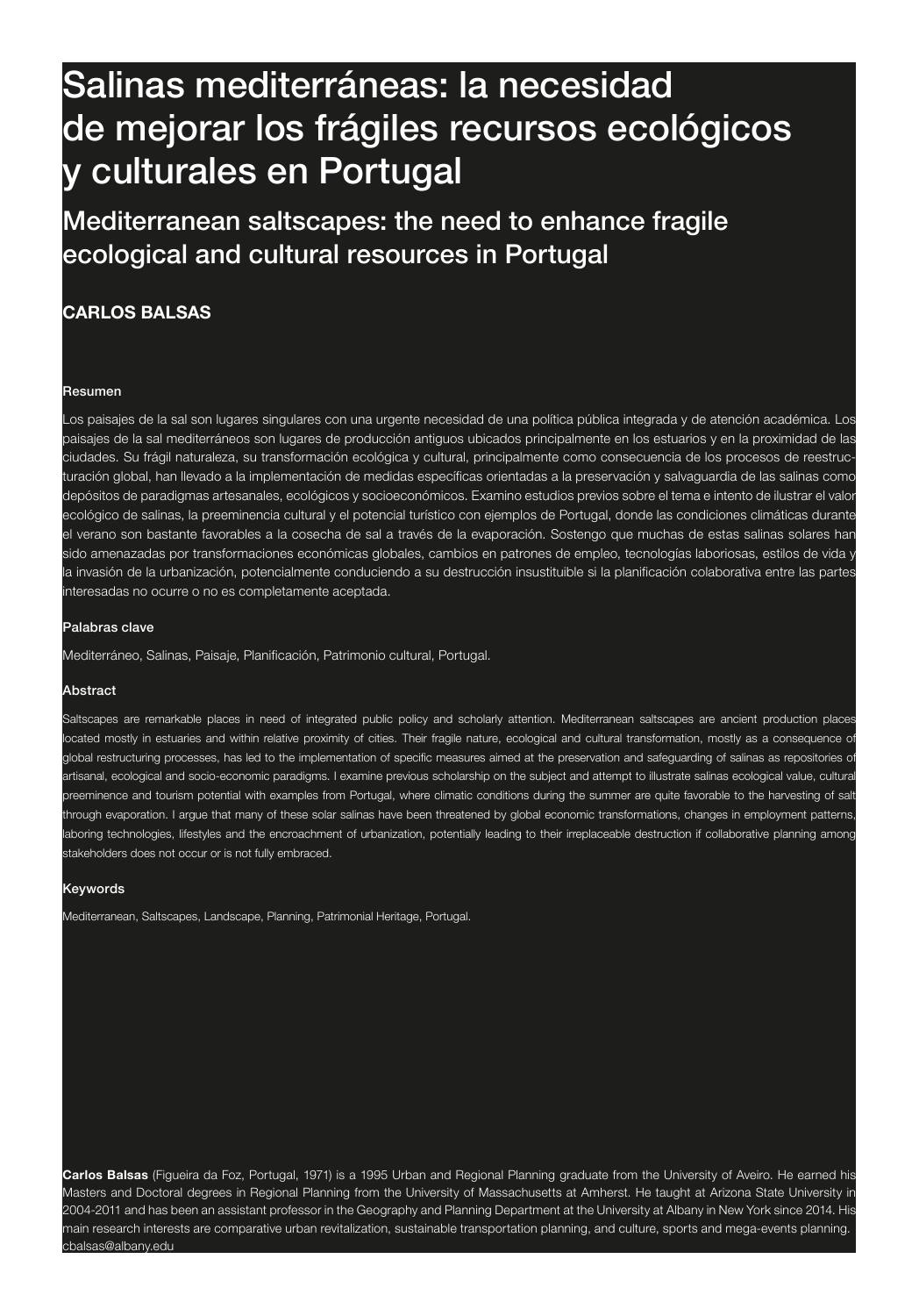#### **Lágrima de Preta**

Encontrei uma preta / que estava a chorar, pedi-lhe uma lágrima / para a analisar.  $(\ldots)$ Ensaiei a frio, / experimentei ao lume, de todas as vezes / deu-me o que é costume: Nem sinais de negro, / nem vestígios de ódio.

Água (quase tudo) / e cloreto de sódio.

ANTÓNIO GEDEÃO

### Introduction

Saltscapes are remarkable places in need of integrated public policy and scholarly attention. Mediterranean saltscapes are ancient production places located mostly in estuaries and within relative proximity of cities. Their fragile nature, ecological and cultural transformation, mostly as a consequence of global restructuring processes, has led to the implementation of specific measures aimed at the preservation and safeguarding of salinas as repositories of artisanal, ecological and socio-economic paradigms<sup>1</sup>. This paper aims to review and analyze the evolution, role and pertinence of Mediterranean saltscapes.

The Mediterranean comprises countries in both southern Europe, the middle-east and north-Africa. According to Crisman there were more than 170 salinas in 18 Mediterranean countries. Of the 90 active salinas in 1998, approximately 75% were located in northern and central Mediterranean countries. According to the same author, Spain, Greece, Italy, France and Portugal constituted approximately 77% and salinas complexes ranged in size from 1-12,000 hectares, while the remaining countries had fewer than 10 active salinas each.2

I examine previous scholarship on the subject and attempt to illustrate salinas ecological value, cultural preeminence and tourism potential with examples from Portugal, where climatic conditions during the summer are quite favorable to the harvesting of salt through evaporation.<sup>3</sup> I argue that many of these solar salinas have been threatened by global economic transformations, changes in employment patterns, laboring technologies, lifestyles and the encroachment of urbanization, potentially leading to their irreplaceable destruction if collaborative planning among stakeholders does not occur or is not fully embraced.

Fortunately, committed city planning tendencies in southern Europe, such as the sustainable city, the creative city and the slow city movement have contributed towards a resurgence of attention to these environmentally sensitive and culturally rich places. The research methods included visits to Iberian saltworks, *in loco* documentation through pictures, archival research and public policy consultations, semi-structured interviews with elected officials, landscape architects, planners and salt-related exhibit curators at Portuguese museums.

Saltscapes have not received as much scholarly attention as their aesthetic counterparts basically due to their fundamental location, design and operational differences. Saltscapes are for the most part working places where the ruthless rigors of physical exigency are easily observable during the harvesting season, while aesthetic landscapes are designed to produce feelings of harmony, beauty and candor in all those who are able to delight in their midst. Furthermore, saltscapes are usually quite transparent, unobstructed and uniform places of production, while gardens and small parks are thought out mostly for promenading and serendipitously enjoyment of ecological features such as trees, lush manicured shrubbery and water.

- 1 Balsas, Carlos; Kotval, Zenia & Mullin, John. 2000. Historic preservation in waterfront communities in Portugal and the USA, *Portuguese Studies Review* 8(1): 40-61.
- 2 Crisman, Thomas. "Conservation of Mediterranean coastal saline ecosystems: The private sector role in maintaining ecological function" (pp. 39-48). In: Korovessis, Nicholas & Themistokles Lekkas. Eds. *Saltworks: Preserving saline coastal ecosystems – Proceedings of the Post-Conference Symposium of the 6th International Conference on Environmental Science and Technology,* Athens, 2000, p.40.
- 3 Rau, Virginia. *Estudos sobre a História do Sal Português*. (Lisbon: Editorial Presença, 1984).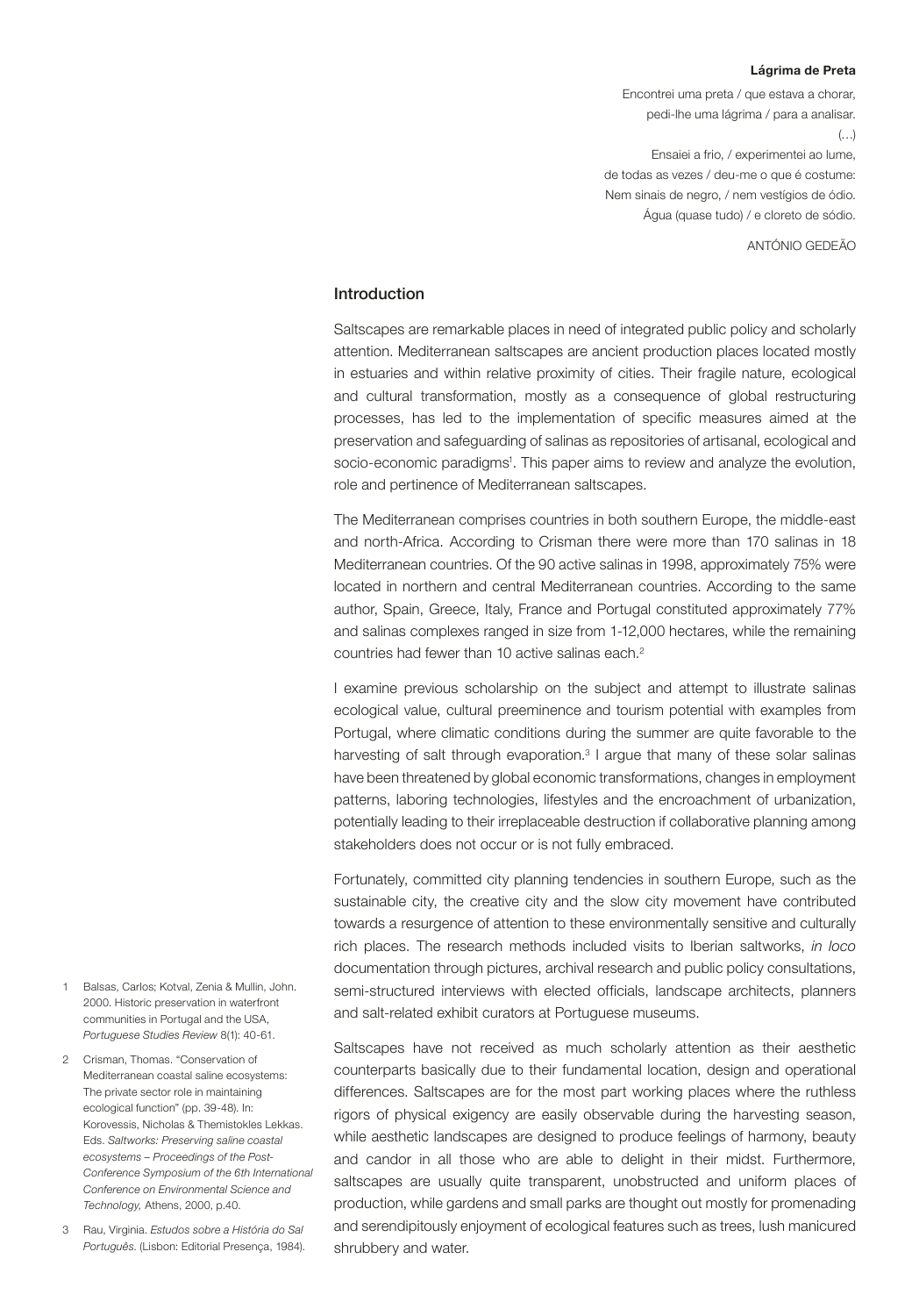### **CARLOS BALSAS**

Salinas mediterráneas: la necesidad de mejorar los frágiles recursos ecológicos y culturales en Portugal

Mediterranean saltscapes: the need to enhance fragile ecological and cultural resources in Portugal

- 4 Multhauf, Robert. *Neptune's Gift: A history of common salt.* (Baltimore: Johns Hopkins University Press, 1978). Laszlo, Pierre. *Salt: Grain of life.* (New York: Columbia University Press, 2001). Kurlansky, Mark. *Salt: A world history.* (New York: Penguin, 2003).
- 5 Crisman, Thomas. "Conservation of Mediterranean coastal saline ecosystems: The private sector role in maintaining ecological function" (pp. 39-48). In: Korovessis, Nicholas and Themistokles Lekkas. Eds. *Saltworks: Preserving saline coastal ecosystems – Proceedings of the Post-Conference Symposium of the 6th International Conference on Environmental Science and Technology,* Athens. 2000. Petanidou, Theodora. "The postmodern saline landscape in Greece and the European Mediterranean: Salinas for salt or what?" (pp. 67-80). In: Korovessis, Nicholas and Themistokles Lekkas. Eds. *Saltworks: Preserving saline coastal ecosystems – Proceedings of the Post-Conference Symposium of the 6th International Conference on Environmental Science and Technology,* Athens, 2000. Neves, Renato. "Figueira da Foz – organization and evolution of salinas on the Mondego Estuary" (pp. 45-47). In: Neves, Renato; Theodora petanidou, Rui Rufino & Sonia Pinto. Eds. *ALAS – All About Salt; Salt and salinas in the Mediterranean.* (Figueira da Foz: Intermezzo, 2004). Hueso, Katia & Petanidou, Theodora. "Cultural Aspects of Mediterranean Salinas" (pp.213-226). In: Papayannis, Thymio & Dave Pritchard. Eds. *Culture and Wetlands in the Mediterranean: An Evolving Story.* (Athens: Med-INA, 2011).
- 6 Fortuna, Carlos. "Novos trilhos da cultura: Como não falar de cidade?" (pp.273-280). In: Santos, Maria & Pais, José. *Novos Trilhos Culturais – Práticas e Políticas.* (Lisbon: Imprensa de Ciências Sociais, 2010).
- 7 Pregill, Philip & Volkman, Nancy. *Landscapes in History: Design and planning in the eastern and western traditions.* (New York: John Wiley, 1999). Andresen, Maria. *Para a Crítica da Paisagem.* (Unpublished Ph.D. Dissertation, University of Aveiro. Aveiro, 1992).
- 8 Greenbie, Barrie. *Spaces Dimensions of the human landscape.* (New Haven: Yale University Press, 1981).
- 9 Antrop, Marc. "A brief history of landscape research" (pp.12-22). In: Howard, Peter; Ian Thompson, Emma Waterton. Eds. *The Routledge Companion to Landscape Studies.* (New York: Routledge, 2013).

Despite the traditional economic and cultural importance of salt, saltscapes have been relatively neglected areas of investigation within landscape research. *Neptune's Gift* (1978), *Salt: Grain of life* (2001), *Salt: A world history* (2003) are three seminal books on the archeology, history of salt production, commercialization developments, and the socio-economic impacts of salt in modern economies in the western world.4 These books tend to lump together mineral salt with salt produced in solar salterns. More recently, multiple edited volumes gathering the contributions of international specialists, mostly from southern Europe, have also been edited.<sup>5</sup> Quite often these collections have resulted from collaborative efforts by networks of site producing regions under the aegis of the European Union or other international organizations, which have contributed to a resurgence of attention to the broad theme of saltscapes in the Mediterranean. This resurgence has had mostly positive and visible impacts, with the reactivation of old salinas, a limited growth in saltrelated jobs, increases in salt production and changes in legislation to link nature conservation to the preservation of cultural heritage and the commercialization of different types of salt.<sup>6</sup>

This paper contributes to an under-researched area of landscape planning. The findings ought to be useful to professionals and academics in landscape studies, heritage preservation, tourism planning, and alternative community economic development practices. This paper has four parts. Part one places saltscapes within the context of broader landscape studies. Part two characterizes the inner-workings of saltscapes by identifying their commonalities and a few subtle differences. Part three highlights examples from the Mondego saltscapes in the littoral city of Figueira da Foz and from Castro Marim and Vila Real de Santo António in the Guadiana estuary of the southern Portuguese coast of Algarve. Finally, part four presents some concluding remarks.

### Saltscapes Within the Context of Broader Landscape Studies

### *Landscape planning*

Landscape studies on multiple aspects of wetlands, marshes, estuaries, biodiversity, habitat preservation and conservation have been produced in the 2000s and the state of the art has advanced by leaps and bounds with the advent of professional specializations in environmental planning, landscape ecology, and historic and cultural heritage preservation.<sup>7</sup> Cities located on river estuaries have a special appreciation for the insurmountable value of adjacent natural and symbiotic ecosystems.<sup>8</sup> This was not always the case. In a not too distant era, centrally located riverfronts were utilized mostly for active harbor and harbor-related functions, while more recondite locations usually supported less valuable and less water-intensive uses, such as storage, warehousing, ship-repair and shipbuilding activities. Saltscapes are usually distant enough from urban areas but relatively proximate to benefit from a pool of readily available labor force, economies of agglomeration, and the power of markets.

Landscape studies have emerged via the design, geographical, planning and more recently ecological and cultural anthropology arts and sciences. In the early twentieth century, Paul Vidal de la Blache (1845–1918) advocated a historic and humanistic approach to the landscape. He also recognized the importance of the local community in organizing the landscape leading to regional differentiation based on natural conditions and cultures.<sup>9</sup> Aldo Leopold (1887–1948) proposed a resurgence of environmental awareness just before WWII. He defended a land ethic approach based on the idea that "a thing is right when it tends to preserve the integrity, stability, and beauty of the biotic community. It is wrong when it tends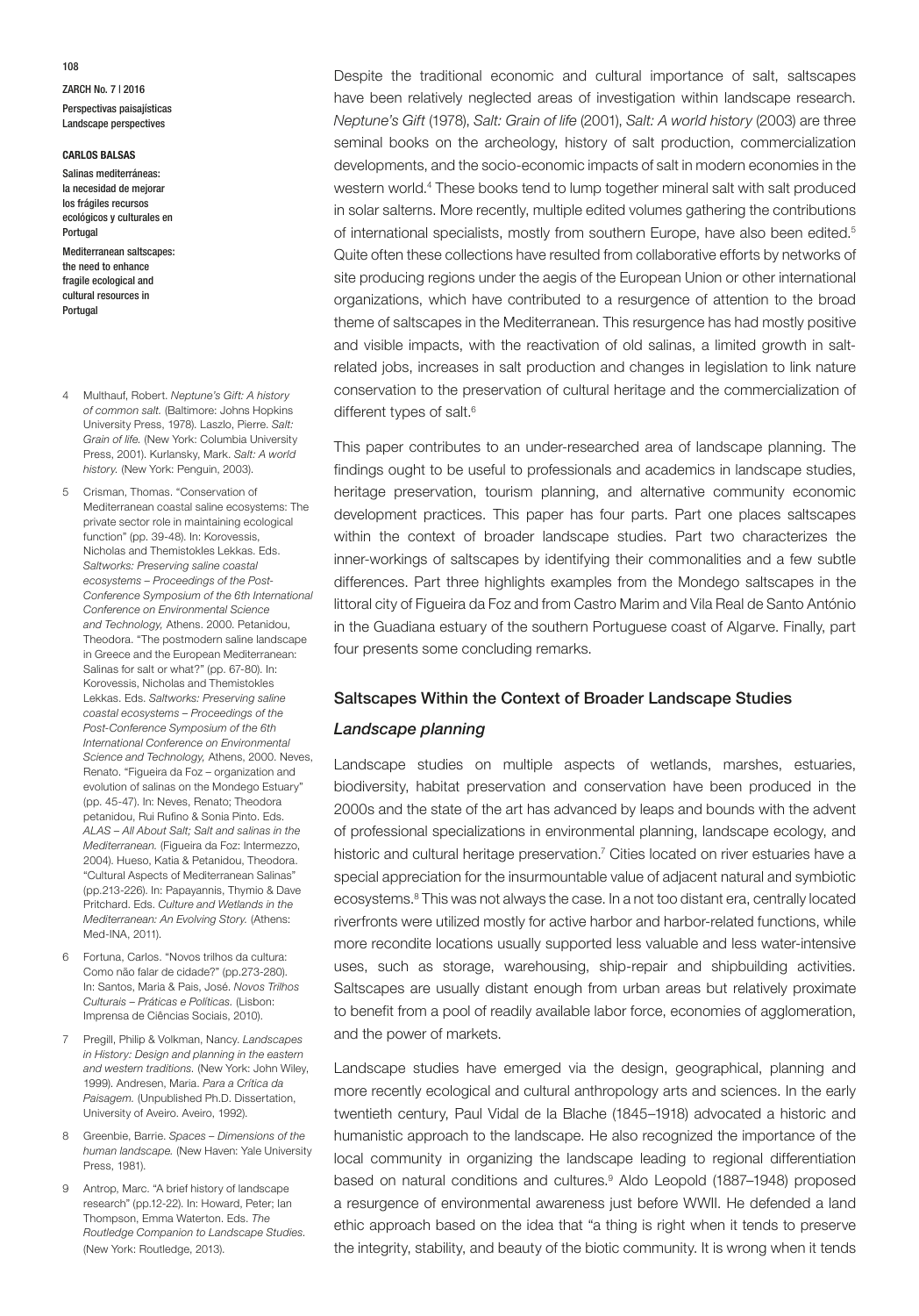otherwise".10 More recently, Ian McHarg's (1920-2001) ecological planning method utilized a rational approach to understanding the natural characteristics, assets and constraints of ecological systems in order to map and preserve physiographic landforms and innate functions of ecosystems. In McHarg's analysis, hydrology, soils, slopes, plant associations, wildlife, human activities, degrees of compatibility and suitability of uses were utilized to identify and propose optimum land-uses and alterative development or preservation scenarios.11

Table 1. shows a set of professional practices involving landscape studies and how slightly different approaches to landscape planning have tended to privilege not only design techniques but also to integrate environmental factors, scale and systems thinking in the interpretation of natural and urban contexts.<sup>12</sup> Environmental planning in the western world emerged mainly in the 1960s and 1970s with the intent of protecting the natural environment by codifying into law the basic rules, procedures and standards needed to assure high levels of environmental integrity from public health, environmental conservation, societal welfare and natural and built-up perspectives. On the other hand, landscape architecture developed and grew as an autonomous discipline centered on the design of places from aesthetical viewpoints. On the other hand, Landscape ecology has been suggested as multidisciplinary attempts at linking together ecological and environmental goals with the basic tenets of landscape architecture and environmental planning.

Whereas landscape architecture has focused on the design of gardens and parks, landscape ecology has attempted to strengthen simultaneously the ecological and aesthetic functions of systems and places. This was accomplished in many cases not only by designing the landscape but also by augmenting the innate characteristics of natural and man-made systems. Notions of ecological value as well as of carrying capacity of (natural) systems have tended to supersede notions of beauty, human harmony and aesthetic value. It has been argued that landscape ecology needs two pre-requisites in order to be effective in producing appropriate knowledge for landscape development processes: a valuation component and suitability for use in collaborative decision-making on a local scale.<sup>13</sup>

More recently, landscape urbanism has gained preeminence in both the U.S. and Europe as a more active utilization of design and restorative principles applied to urban systems and metabolic functions, which also signals a landscape thinking instead of the more traditional site planning approaches. In Waldheim's interpretation, "landscape urbanist practices evolved to occupy a void created by urban planning's shift toward a social-science model and away from physical design over the past half century".<sup>14</sup> Furthermore, landscape has also had an important role in smoothing and absorbing impacts caused by reindustrialization processes. Landscape has thus become relevant "to remediate, redeem, and reintegrate" new urbanization tendencies.15 Interesting examples of sustainable urbanism include for instance the daylighting of rivers, ambitious stream restoration projects, and the conversion of underutilized land into parks.

In general, landscape science refers to the above disciplines of landscape research. Landscape has therefore acquired multiple meanings and subtle interpretations, which transcend the scope of this paper. In the context of saltscapes, watershed and coastal management are quite central to professional practice due to their holistic relevance of for instance having multiple jurisdictions coordinate their land use and environmental protection strategies. The ecological unit of the watershed supersedes the individual boundaries of each administrative jurisdiction.<sup>16</sup> A critical mass emerges from various collective actions and from the work of various stakeholders who have to coordinate their interventions in order to obtain funding

- 10 Leopold (1949) cited by Marcucci, Daniel; Brinkley, James; & Lauren Jordan. 2012. A Case for Coastal Theory with Lessons from Planning Theory. *Coastal Management* 40: 401–420.
- 11 Mcharg, Ian. *Design with Nature.* (New York: John Wiley and Sons, 1992).
- 12 Pearlman, Dan & Milder, Jeffrey. *Practical Ecology for Planners. Developers, and Citizens.* (Washington: Island Press, 2005).
- 13 Termorshuizen, Jolande & Opdam, Paul. 2009. Landscape services as a bridge between landscape ecology and sustainable development. *Landscape Ecology* 24: 1037–1052, p.1037.
- 14 Waldheim, Charles. *Landscape as Urbanism: A general theory.* (Princeton: Princeton University Press, 2016, p.4).
- 15 Ibid., p.5.
- 16 Mckinney, Matthew & Johnson, Shawn. *Working Across Boundaries, People, Nature, and Regions.* (Cambridge: The Lincoln Institute of Land Policy, 2009). Magalhães, Manuela. *A Arquitectura Paisagista - morfologia e complexidade.* (Lisbon: Editorial Estampa, 2001).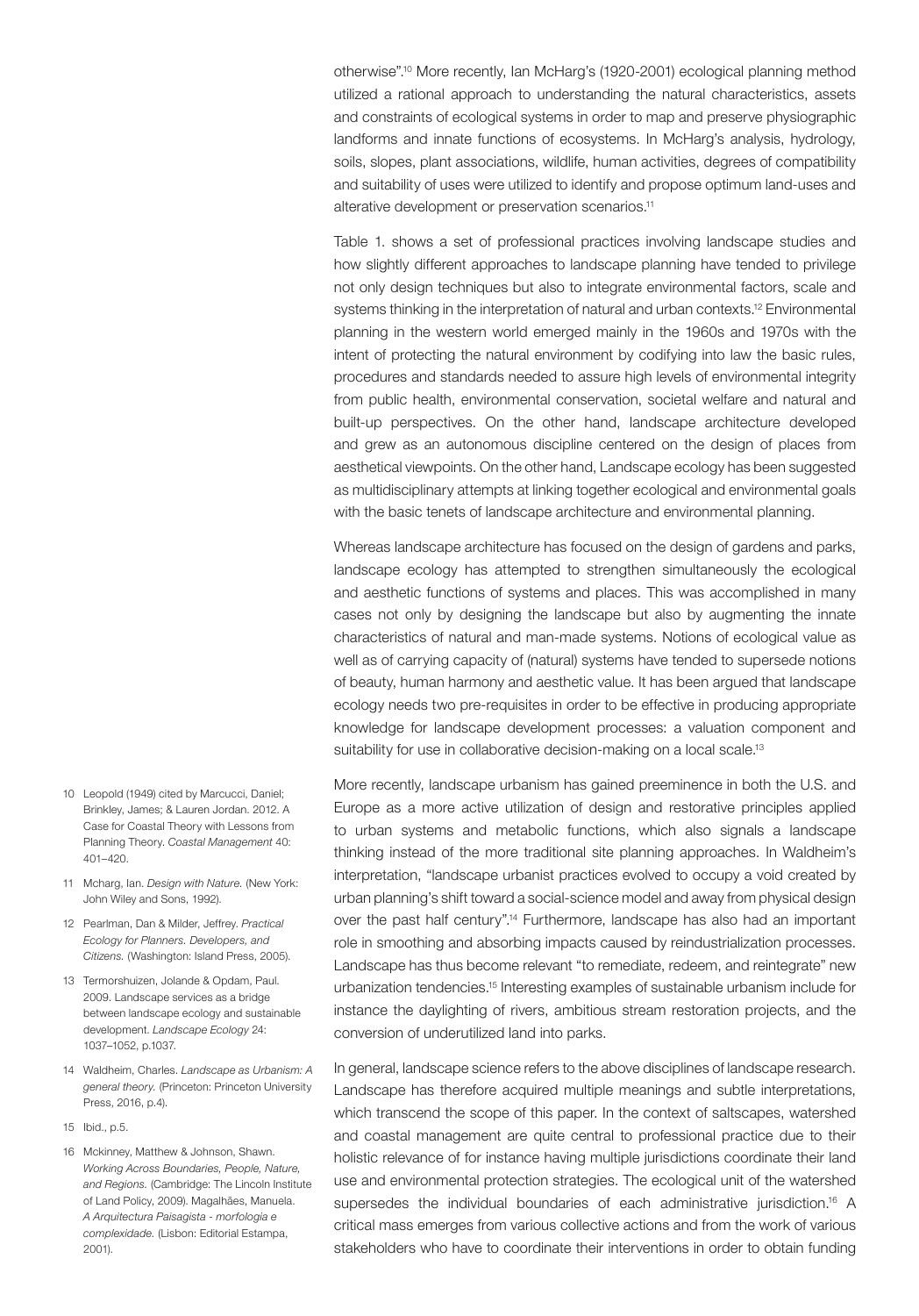ZARCH No. 7 | 2016 Perspectivas paisajísticas

Landscape perspectives

### **CARLOS BALSAS**

Salinas mediterráneas: la necesidad de mejorar los frágiles recursos ecológicos y culturales en Portugal

Mediterranean saltscapes: the need to enhance fragile ecological and cultural resources in Portugal

and implement technical solutions. Water run-off and the mixing of domestic and rain-water effluents for instance tends to cause overflow problems that can impact negatively estuaries and aquatic habitats. In addition, there is also the possibility of contamination of water bodies due to the use of too many pesticides and fertilizers in upstream locations.

Table 1. Professional Practices Contextual to Saltscapes

|                      | Landscape<br>architecture                                                                                                 | Environmental<br>planning                                                                               | Landscape<br>ecology                                                                                                                                             | Landscape<br>urbanism                                                                                                                                                               |
|----------------------|---------------------------------------------------------------------------------------------------------------------------|---------------------------------------------------------------------------------------------------------|------------------------------------------------------------------------------------------------------------------------------------------------------------------|-------------------------------------------------------------------------------------------------------------------------------------------------------------------------------------|
| Motivation           | The use of design<br>techniques<br>to mold the<br>natural qualities<br>of landscape<br>dynamics                           | Protection of<br>environmental<br>elements by<br>stipulating rules<br>and setting<br>standards          | To apply<br>ecological<br>thinking to<br>preserve the<br>role of natural<br>elements and<br>systems                                                              | To utilize<br>land(scape) as<br>a support for<br>development<br>whilst<br>conciliating the<br>environmental,<br>socio-economic<br>dimensions of<br>natural and man-<br>made systems |
| Main elements        | Artistic<br>endeavors,<br>maintenance<br>of basic (eco)<br>systems,<br>site design efforts                                | Air, water, soil,<br>noise and their<br>quality,<br>habitat<br>preservation,<br>flood protection        | Emphasis on<br>the articulation<br>of various<br>procedural<br>elements and<br>the minimization<br>of the impact of<br>human activities<br>on fauna and<br>flora | Urban densities,<br>trade-offs among<br>key dimensions<br>of natural and<br>human systems<br>with stronger<br>roles for<br>environmental,<br>economic and<br>social spheres         |
| Policy<br>dimensions | Design elements<br>(plants,<br>trees, water,<br>topography, hard<br>surfaces, stones,<br>etc.) for functional<br>purposes | Elimination<br>of material<br>damages,<br>comprehensive<br>planning,<br>environmental<br>impact studies | Natural<br>preserves,<br>visual survey<br>analysis.<br>continuities.<br>vistas, resource<br>management,<br>greenway<br>planning                                  | Urban transect<br>sustainable<br>urbanism, form-<br>based codes.<br>connectivity,<br>energy<br>conservation,<br>compactness,<br>completeness<br>and<br>connectedness                |
| <b>Results</b>       | Gardens, parks,<br>ecological<br>networks,<br>promenades                                                                  | Standards,<br>regulations,<br>quidelines,<br>ordinances,<br>plans, studies                              | Habitat<br>inventories.<br>conservation<br>models and<br>methodologies,<br>undamming<br>of rivers and<br>streams                                                 | Regenerative<br>practices,<br>brownfield<br>redevelopment,<br>landfill<br>conversions,<br>sustainable<br>neighborhoods,<br>natural flood<br>protection<br>techniques                |

# *Landscape protection*

The category of landscape has evolved over the years with different national regulatory environments crafting their own definitions, methods and protection levels and/or adopting those proposed and agreed upon by supra-national entities. The 1972 RAMSAR wetlands convention was one of the first attempts at protecting fragile wetlands and associated habitats. This was followed by an initial categorization of landscapes created by the International Union for the Conservation of Nature (IUCN) in 1978. The category of "protected landscape" was proposed then and in 1994 it was changed to the notion of "protected area", which was defined as "land and/or sea especially dedicated to the protection and maintenance of biological diversity and of natural and associated cultural resources, and managed through legal or other effective means".<sup>17</sup> The major change from 1978 to 1994 was the replacement of the concept of protected landscape with the concept of protected landscape/seascape. Seascape was meant to include a mix of land and sea – an

17 Phillips, Adrian. *Management Guidelines for IUCN Category V Areas: Protected Landscapes/Seascapes.* (Gland: IUCN, 2002).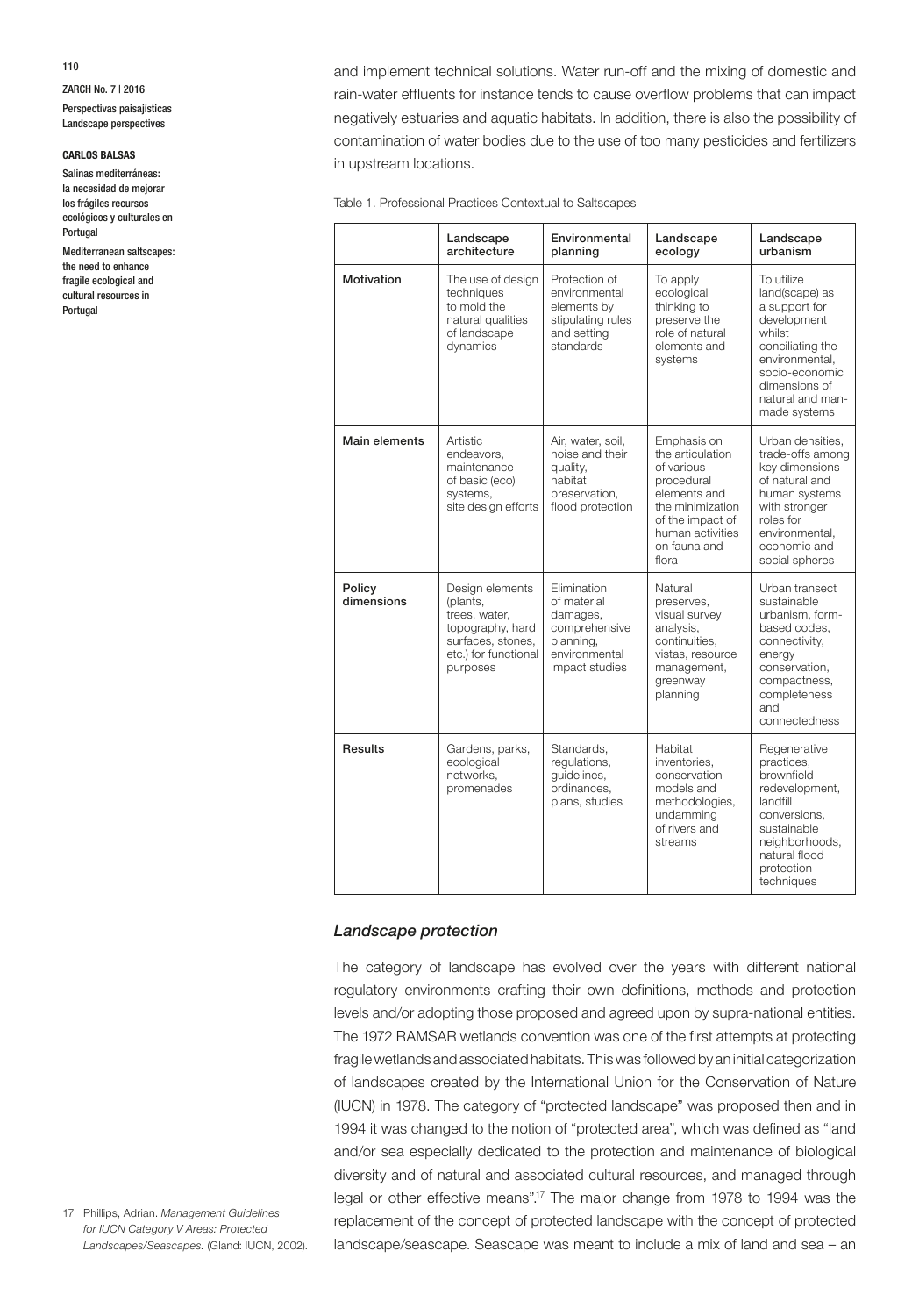archipelago, islands and peninsulas. The broadening of the protection level equates what nowadays is known as coastal zone management. Marcucci et al. have even advocated that coastal management ought to be a distinct field with its own set of practices, theories and epistemologies of knowledge communities.18

In addition, since 1992 cultural landscapes can be listed by UNESCO as World Heritage according to this definition:

"combined works of nature and of man [and which] are illustrative of the evolution of human society and settlement over time, under the influence of the physical constraints and/or opportunities presented by their natural environment and of successive social, economic and cultural forces, both external and internal".19

Saltscapes have benefited from both a higher awareness of seascape protection levels and from a more encompassing interpretation and recognition of cultural values, norms and traditions. Saltscapes are "composed of a series of successive ponds with decreasing depths, delimited and protected by dykes, which are subject to water regulation and evaporation for salt production".20

The work of Forman centered on a mosaic theory with constitutive elements (e.g. patches, boundaries, edges, corridors, streams, wind and water flows) can be applied to the study of solar saltscapes.<sup>21</sup> This man-made structures in river estuaries can be analyzed according to their foundational blocks and applied knowledge of salt production. On one hand, the location of saltscapes, in many cases in recondite places only accessible by boat, together with their different sizes and functional hierarchies exemplify landscape design principles at their finest. On the other hand, the salt making techniques of human raking of salt ponds (before mechanization) and the use of gravitational force to produce different qualities of salt (i.e. fine or coarse salt for culinary uses, *fleur du sel,* etc.) are demonstrative of ancient productive techniques likely to disappear if further action is not timely taken by appropriate governmental authorities.

Sassen has recently observed that current professional practices have not been sufficient to safeguard the value of fragile aquatic ecosystems. In her opinion, our current professional practices have enabled and helped to deliver the Anthropocene – "the age marked by major impact on the environment" and the outcome has been dead land, dead water.<sup>22</sup> Furthermore, we still have plenty of so-called sustainable landscape planning research and biophilic laws that neglect fragile saltscapes and have failed to create landscape metrics to account for the preservation of these invaluable resources.23 When considered within a perspective of hypoxia and eutrophication, sea level rise, biodiversity losses, clinically dead coastal zones, and above all climate change and global warming phenomena, it is obvious that additional public policy leadership on saltscape protection is needed.<sup>24</sup>

### Mediterranean Saltscapes

Mediterranean saltscapes are located mostly in the estuaries of the important rivers identified in Table 2. Their extension, tidal waters and good accessibility from the river banks have facilitated the growth of salt production since ancient times.<sup>25</sup> Although a detailed data inventory is incomplete, Crisman has argued that there is an estimated 28,500 square kilometer of Mediterranean wetlands.<sup>26</sup> Furthermore, the same author has claimed that the RAMSAR Bureau has identified five coastal systems in the Mediterranean Basin: (1) estuarine waters; (2) intertidal mud, sand and salt flats; (3) intertidal marshes; (4) brackish saline lagoons; and (5) fresh water lagoons and marshes in the coastal zone including deltaic systems. Many of these wetlands still have or have had salinas within their boundaries. On the other hand, according to Vaya and Kortekaas, "inland salinas can be considered a typical

- 18 Marcucci, Daniel; Brinkley, James; & Lauren Jordan. 2012. A Case for Coastal Theory with Lessons from Planning Theory. *Coastal Management* 40: 401–420.
- 19 Antrop, Marc. "A brief history of landscape research" (pp.12-22). In: Howard, P., Thompson, I. & Waterton, E. (Eds.) *The Routledge Companion to Landscape Studies.* (New York: Routledge, 2013, p.18).
- 20 Vieira, Natividade & Bio, Ana. 2014. Artisanal Salina – unique wetland habitats worth preserving. *Journal of Marine Science Research Development* 4(1): 1000e125, p.1.
- 21 Forman, Richard. *Land Mosaics: The Ecology of Landscapes and Regions.* (Cambridge. Cambridge University Press, 1996).
- 22 Sassen, Saskia. *Expulsions: Brutality and complexity in the global economy.* (Cambridge: The Belknap Press of Harvard University Press, 2014, p. 149).
- 23 Brown, James. 2016. Biophilic Laws: Planning for cities with nature. *Virginia Environmental Law Journal,* 34: 52-121.
- 24 Wong, Poh; Losada, Iñigo; Gattuso, Jean-Pierre; Hinkel, Jochen; Khattabi, Abdellatif; Mcinnes, Kathleen; Saito, Yoshiki & Sallenger, Asbury. "Coastal systems and low-lying areas" (pp. 361-409). In: Robert Nicholls & Filipe Santos. Eds. *Climate Change 2014: Impacts, Adaptation, and Vulnerability. Part A: Global and Sectoral Aspects. Contribution of Working Group II to the Fifth Assessment Report of the Intergovernmental Panel on Climate Change.*  (Cambridge: Cambridge University Press, 2014).
- 25 Grove, Alfred & Rackham, Oliver. *The Nature of Mediterranean Europe: An ecological history.* (New Haven: Yale University Press, 2001).
- 26 Crisman, Thomas. "Conservation of Mediterranean coastal saline ecosystems: The private sector role in maintaining ecological function" (pp. 39-48). In: Korovessis, Nicholas and Themistokles Lekkas. Eds. *Saltworks: Preserving saline coastal ecosystems – Proceedings of the Post-Conference Symposium of the 6th International Conference on Environmental Science and Technology,* Athens, 2000, p. 39.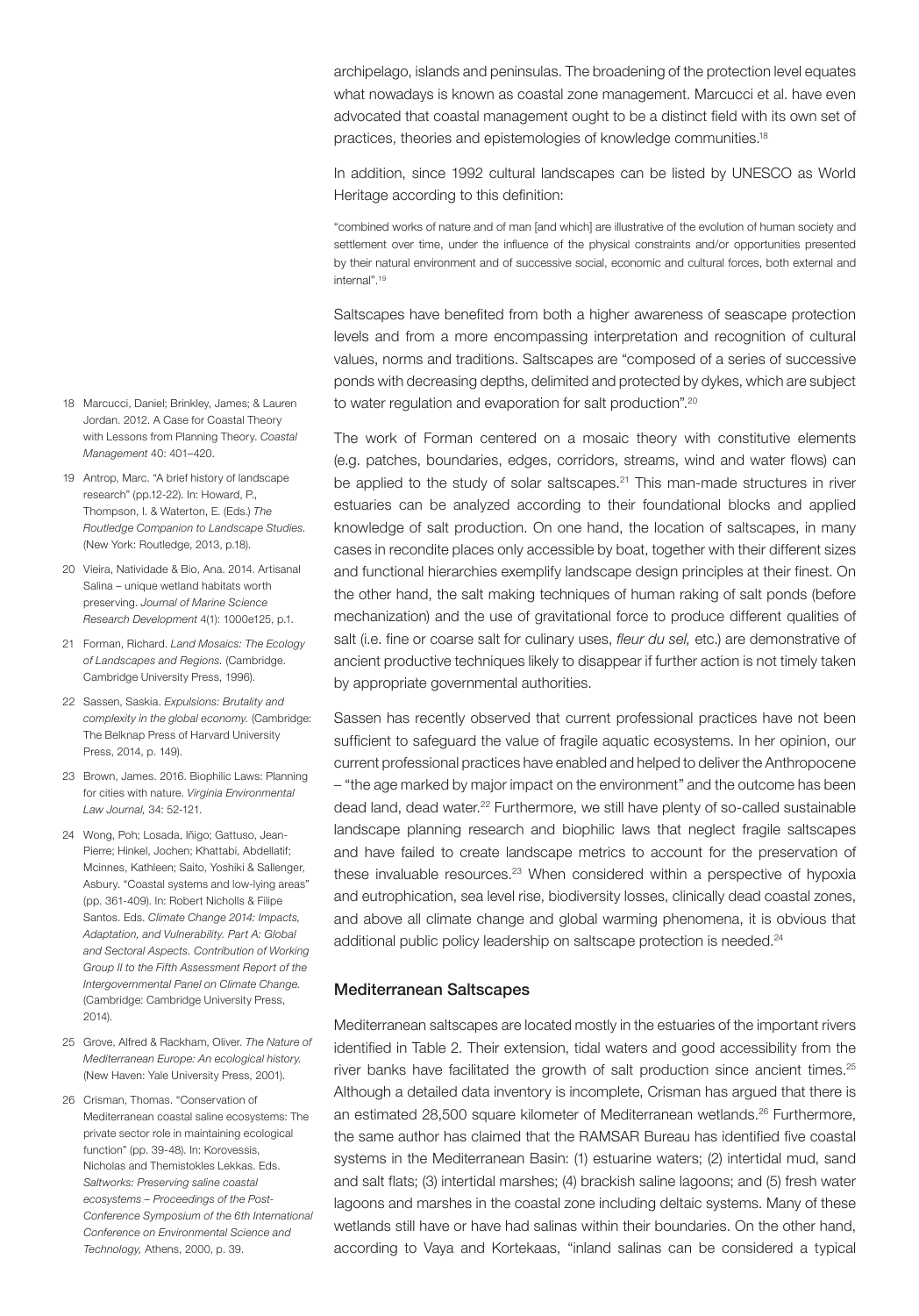#### **CARLOS BALSAS**

Salinas mediterráneas: la necesidad de mejorar los frágiles recursos ecológicos y culturales en Portugal

Mediterranean saltscapes: the need to enhance fragile ecological and cultural resources in Portugal

Iberian phenomenon" with remains of over 500 solar evaporation salt making sites located away from the sea.<sup>27</sup> Greek islands also have a rich salinas patrimonial heritage outside of large estuaries.

River deltas are among the most productive ecosystems in the world. Salt marshes have an abundant quantity of both salt water flowing from the ocean and sedimentary water flowing downstream toward one of the most splendid and connected systems on the planet.<sup>28</sup> Saltscapes are adapted natural systems that encapsulate altered aquatic spaces with the explicit intent of harvesting salt through solar evaporation. Sea salt ponds in estuaries are production landscapes adapted by human creative capacity to align the limitless power of the sun with the abundant existence of sea water in a complex process comprising evaporation, geochemical reactions, manual intensive labor and immemorial cultural practices, which have withstood the test of time by taking advantage of some of the most fundamental laws of nature.

Table 2. Mediterranean river estuaries with important saltwork sites<sup>29</sup>

| Country  | <b>River estuary</b>                  |  |
|----------|---------------------------------------|--|
| Portugal | Tejo, Sado, Mondego, Vouga, and Douro |  |
| Spain    | Guadalguivir, Jucar, and Ebro         |  |
| France   | Rhone                                 |  |
| Italy    | Tevere and Po                         |  |
| Egypt    | <b>Nile</b>                           |  |
| Greece   | Axios, Acheloos, and Acheron          |  |

27 Vaya, Jesus & Kortekaas, Katia. 2014. Saltscape's products and services, one model for rural sustainable development. *XII Congreso Nacional del Medio Ambiente (CONAMA).*  Madrid, Spain, November 24-27. http://www. conama11.vsf.es/conama10/download/files/ conama2014/CT%202014/1896711551.pdf. p.5 (accessed May 25, 2016).

- 28 Parisopoulo, George. "Water management challenges in the Mediterranean: Past, present and future past, present and future" (pp.237-249). In: Papayannis, Thymio & Dave Pritchard. Eds. *Culture and Wetlands in the Mediterranean: An Evolving Story.* (Athens: Med-INA, 2011).
- 29 Adapted from Petanidou, Theodora. "The postmodern saline landscape in Greece and the European Mediterranean: Salinas for salt or what?" (pp. 67-80). In: Korovessis, Nicholas & Themistokles Lekkas. Eds. *Saltworks: Preserving saline coastal ecosystems – Proceedings of the Post-Conference Symposium of the 6th International Conference on Environmental Science and Technology,* Athens, 2000, p.70.
- 30 Meyer, William. 2013. The Making and Unmaking of a Natural Resource: The salt industry of coastal southeastern Massachusetts. *Massachusetts Historical Review* 15: 123-150. Meyer, William. 2005. Why Did Syracuse Manufacture Solar Salt? *New York History* 86(2): 195-209.
- 31 Brigand, Robin & Weller, Olivier Eds. *Archaeology of Salt: Approaching an invisible past.* (Leiden: Sidestone Press, 2015).

Salt production by evaporation of seawater was a method commonly found in many parts of the world besides the Mediterranean, including in the Americas, Africa and Asia. Production of sea salt in 19<sup>th</sup> century New England is well explained by Meyer with examples from southeastern Massachusetts and central New York.<sup>30</sup> Brigand and Weller have recently edited a volume on salt production in multiple parts of the world since immemorial times.<sup>31</sup> In Europe, salt production through solar evaporation was introduced by the Phoenicians in the  $IX<sup>th</sup>$  century BC. The Roman Empire preserved this production technique and used salt to preserve food, mostly fish and meet. Such practice was continuously used until the invention of electricity in the XIX<sup>th</sup> century. Cod caught in the Nordic and gelid coasts of Europe and north-America was transported to Portugal only to be cleaned, sun dried, salted and later on commercialized. While such practices are not as intense as in earlier decades mostly due to imports of fish from other parts of the world, the longing for traditional dishes, culinary habits and cultural tastes has survived and maintained the need for sea salt in food confection and to a less extent also in food preservation.

Salt also exists in massive deposits deep inside the earth and its extraction is relatively similar to the mining of other mineral resources. In cold climates, salt is used to de-ice roads and highways during the winter months. Although such practices are well established, the impacts on the road infrastructure are also easily visible with the rusting and corrosion of concrete and metal-based transportation infrastructure. Furthermore, such extractive process encapsulates a unidirectional exploitative human activity and its assurance is relatively limited to the existence of the finite mineral reserves. On the other hand, solar salt production illustrates a model based on renewable and more natural processes. Although salt production occurs nowadays in much larger industrial complexes in coastal locations near the Equator, there has been a renewed interest in artisanal salt production in southern European countries. Salt also has medicinal uses, with salt baths and spa treatments utilizing it to rejuvenate the human body and rebalance pH levels.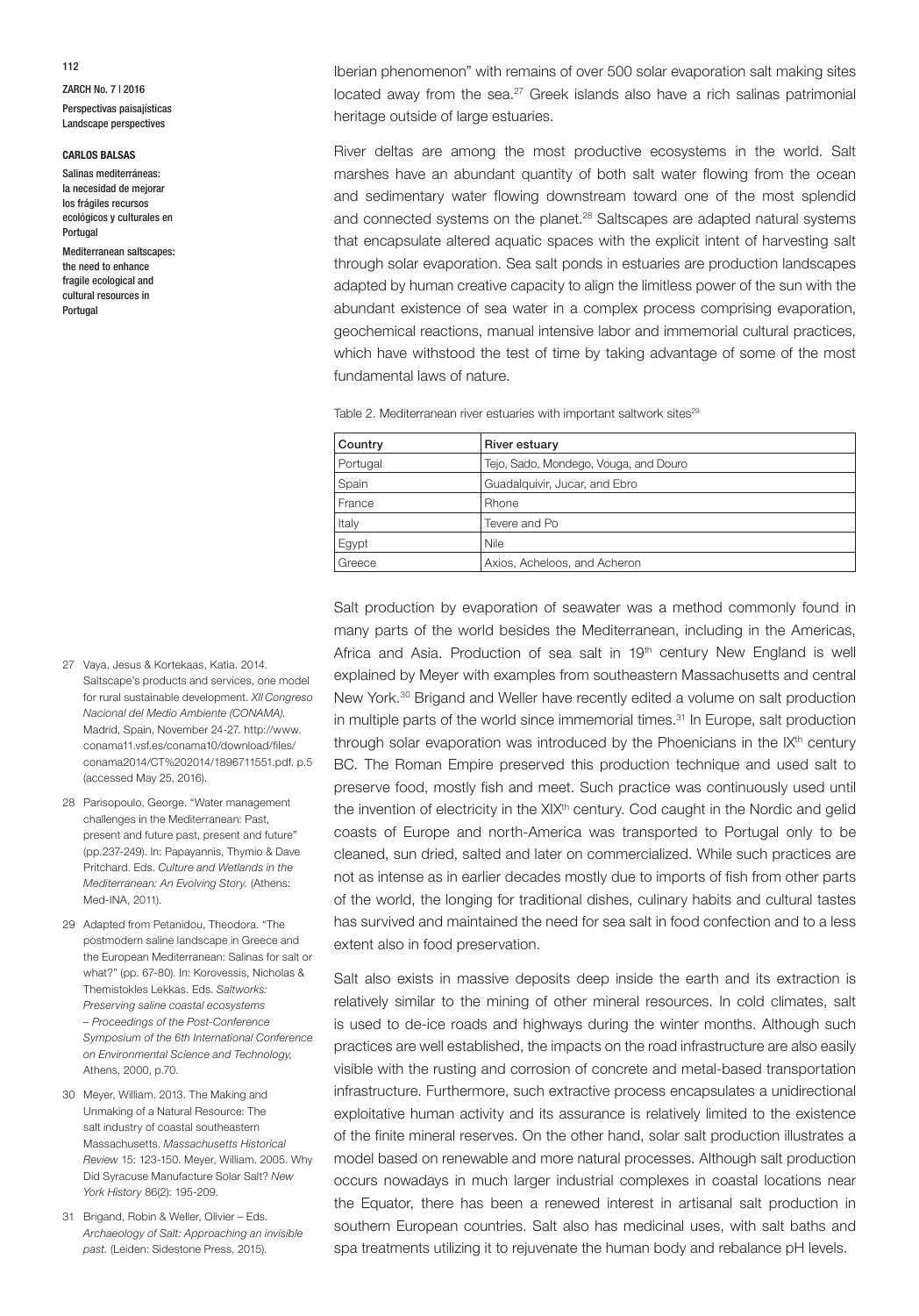Many salt ponds in coastal locations have been abandoned, left to decay and collapse due to changes in the scale of fabrication, technological advances, and lack of workforce willing to endure the rigors of manual labor needed to operate small artisanal saltpans. Many saline wetlands have been drained, desiccated to eliminate plagues, landfilled and transformed into pastures.<sup>32</sup> The filling of abandoned salt ponds has occurred mostly as economic solutions in attempts to create new land for other uses. Fortunately the generalized closing of salinas has been avoided in a myriad of places due to the actions of ecologically minded elected officials and non-profit organizations who have recognized the exceptional value of such saltscapes (not only saltpans but also wooden warehouses utilized to temporarily store salt). Saltscapes are also part of natural preserves and quite often within the boundaries of ecological sanctuaries that serve as nidification habitats for migratory birds and other avifauna, including cranes, flamingos and pelicans.<sup>33</sup>

Saltscapes have different property ownership structures depending on where they are located. Many of the salt ponds are owned by private individuals, others by cooperatives, and many others by public non-profit entities under the ownership of municipalities and harbor authorities. Due to their location in easily flooded areas, these fragile places are subjected to a high number of regulations, including flood control and prevention, marine protected areas and marine parks, non*ædificandi* zoning regulations, and canal space for utility lines.34 According to Vaya and Kortekaas, recent legislation in Spain, Portugal and France have introduced changes "to allow salt makers to benchmark themselves. However little is regulated on how artisanal traditional or hand-harvested salt should actually be produced".35 Attempts are also being made to create certifications of origin across Europe.<sup>36</sup>

## Saltscapes in Portugal

Before analyzing the case studies, it is important to place them within the analytical framework introduced above. As such, we ought to distinguish two categories of landscapes: aesthetic and working. Table 3. shows examples of these landscapes with two subcategories each depending on their locations (coastal vs. inland), ecological value (low vs. high), and system-base production types (land vs. water).

The two case studies have been chosen because of their recent preeminence in Portugal. Figueira da Foz has implemented a salinas revitalization project in the early 2000s in collaboration with three other European salt production sites (Figure 1.–3.). Castro Marim benefited from very committed professional advocacy over a long period of time in order to reactivate its salinas system. Table 4. provides a comparative synthesis of the two case studies with special reference to management instruments and strategic actions.

|                      | Aesthetic landscapes    |                          | <b>Working landscapes</b>                                                                          |                                                      |
|----------------------|-------------------------|--------------------------|----------------------------------------------------------------------------------------------------|------------------------------------------------------|
| Sub-<br>categories   | Low ecological<br>value | High ecological<br>value | Cultivated<br>landscapes<br>(land-based)                                                           | Saltscapes<br>(water-based)                          |
| Coastal<br>locations | Dunes                   | Salt marshes             | Forest Pinhal<br>de Leiria (buffer<br>between the<br>Atlantic Ocean<br>and agricultural<br>fields) | Solar salinas of<br>Aveiro, Alcochete<br>and Setúbal |
| Inland<br>locations  | Designed gardens        | Connected<br>greenways   | Agricultural<br>fields of Caldas<br>da Rainha and<br>Santarém (i.e.<br>Ribatejo)                   | Inland salinas of<br>Rio Maior                       |

- 32 Vaya, Jesus & Kortekaas, Katia. 2014. Saltscape's products and services, one model for rural sustainable development. *XII Congreso Nacional del Medio Ambiente (CONAMA).*  Madrid, Spain, November 24-27. http://www. conama11.vsf.es/conama10/download/files/ conama2014/CT%202014/1896711551.pdf. p.5 (accessed May 25, 2016).
- 33 Hueso, Katia & Petanidou, Theodora. "Cultural Aspects of Mediterranean Salinas" (pp.213-226). In: Papayannis, Thymio & Dave Pritchard. Eds. *Culture and Wetlands in the Mediterranean: An Evolving Story.* (Athens: Med-INA, 2011).
- 34 Painho, Marco; Oliveira, Tiago & Vasconcelos, Lia. 2013. Governance of Marine Protected Areas: An Approach Using Public Participation Geographic Information Systems—The MARGov Project. *Journal of Environmental Science and Engineering B,* 2: 25-35. Fidélis, Teresa. *Planeamento Territorial e Ambiental – O caso da envolvente à Ria de Aveiro.*  (Cascais: Principia, 2001).
- 35 Vaya, Jesus & Kortekaas, Katia. 2014. Saltscape's products and services, one model for rural sustainable development. *XII Congreso Nacional del Medio Ambiente (CONAMA).*  Madrid, Spain, November 24-27. http://www. conama11.vsf.es/conama10/download/files/ conama2014/CT%202014/1896711551.pdf. p.12 (accessed May 25, 2016).
- 36 In Portuguese: *Denominação de Origem Controlada (DOC),*  in French: *Appellation d'Origine Contrôlée (AOC),* in Italian: *Denominazione di Origine Controllata (DOC),* and in Spanish: *Denominación de Origen (DO).* Resende, Anabela & Fonseca, Luis. As Salinas Tradicionais de Castro Marim: A importância da gestão para o desenvolvimento local e a manutenção da biodiversidade (pp.1240-1263). *Proceedings of the 17.º Congress of the Portuguese Regional Development Association (APDR) and 5.º Congress of the Nature Conservation Management Association (AECR).* (Brangança & Zamora: APDR, 2011).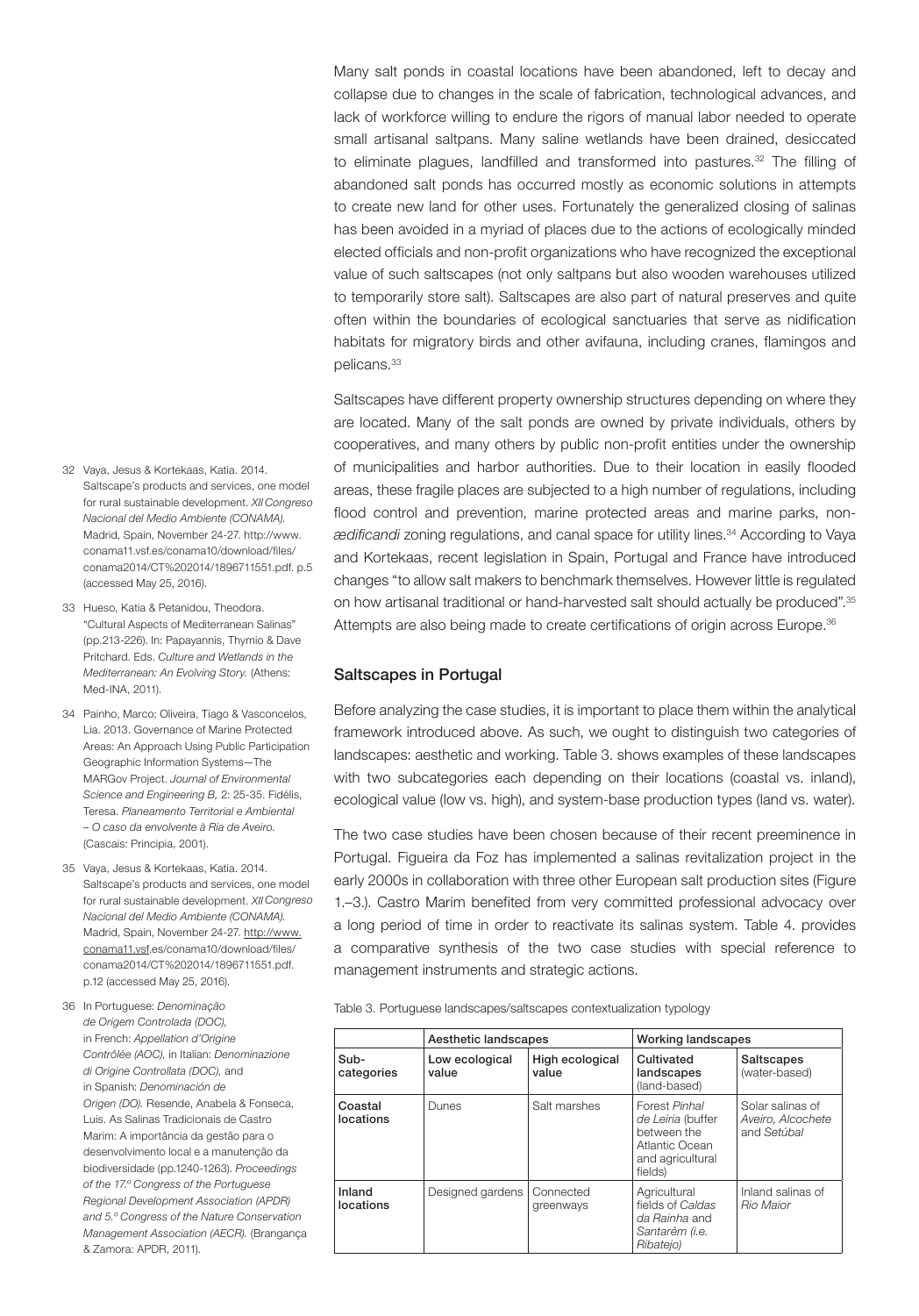114

ZARCH No. 7 | 2016 Perspectivas paisajísticas Landscape perspectives

#### **CARLOS BALSAS**

Salinas mediterráneas: la necesidad de mejorar los frágiles recursos ecológicos y culturales en Portugal

Mediterranean saltscapes: the need to enhance fragile ecological and cultural resources in Portugal

Table 4. Comparative case study analysis<sup>37</sup>

|                                                                                     | Figueira da Foz                                                                                                                                                                                                                                                                                                   | <b>Castro Marim</b>                                                                                                                                                                                                                                             |
|-------------------------------------------------------------------------------------|-------------------------------------------------------------------------------------------------------------------------------------------------------------------------------------------------------------------------------------------------------------------------------------------------------------------|-----------------------------------------------------------------------------------------------------------------------------------------------------------------------------------------------------------------------------------------------------------------|
| <b>Extension of salinas</b><br>395 (active: 238 & inactive: 157)<br>(hectares – ha) |                                                                                                                                                                                                                                                                                                                   | 561.0 (traditional: 240.4 &<br>industrial/semi-industrial:<br>320.6)                                                                                                                                                                                            |
| Quantity of salinas<br>(number)                                                     | 29 active                                                                                                                                                                                                                                                                                                         | 13 active                                                                                                                                                                                                                                                       |
| Management<br>instruments                                                           | RAMSAR site, National Ecological<br>Reserve (REN), Municipal Master Plan<br>(PDM); Touristic Valuation Plan                                                                                                                                                                                                       | Operational Plan of the<br>Natural Preserve Sapal de<br>Castro Marim and Vila Real<br>de Santo António, RAMSAR<br>site, Nature 2000, National<br>Ecological Reserve (REN)                                                                                       |
| Strategic actions                                                                   | Promote the endogenous potential of the<br>Mondego estuary; implement the ALAS<br>[All About Salt] project (1999-2002);<br>increase the economic and cultural<br>viability of salinas; build an eco-museum;<br>implement pedestrian trails through the<br>salinas: and increase the salinas' tourism<br>potential | Revitalize the salinas by<br>increasing their economic<br>viability; create employment;<br>enhance the population size<br>of migratory water birds;<br>maintain bird breeding sites;<br>ameliorate habitat quality<br>for water birds in traditional<br>salinas |

### *Figueira da Foz*

Figueira da Foz is a small coastal city in the center of Portugal. The municipality had a population of approximately 62,000 thousand people in 2011. The city is located on the north bank of the Mondego River and its origins date back to immemorial times.<sup>38</sup> The first reference to salinas in the Figueira da Foz region date back to 1217. The city's evolution has been closely linked to its coastal location. The ocean allowed the flourishing of the fishing and harbor-related industries. The fertile agricultural fields of the Mondego's hinterland provided the sustenance needed to make ends meet.

### **Figure 1. Mondego Salinas in the 1940s.39**



The salinas were instrumental to producing salt to preserve fish and to sell to outside markets. The city's beach became one of the top tourism destinations in the XX<sup>th</sup> century attracting visitors from near and far, including from Beira Alta and many Spanish provinces. Figueira da Foz has been a weekend and summer vacation destination for the nearby residents of Coimbra, a city with one of the oldest and most prestigious universities in Europe.

- 37 Ibid., 2011, and Neves, Renato. "Figueira da Foz – organization and evolution of salinas on the Mondego Estuary" (pp. 45-47). In: Neves, Renato; Theodora Petanidou, Rui Rufino & Sonia Pinto. Eds. *ALAS – All About Salt; Salt and salinas in the Mediterranean.* (Figueira da Foz: Intermezzo, 2004).
- 38 Câmara Municipal da Figueira da Foz. *Figueira Invista na / Invest on.* (Figueira da Foz: Município da Figueira da Foz, 2016).
- 39 Figure 1. *Arquivo Fotográfico Municipal da Figueira da Foz* in Gomes, Paulino & Veiga, António. *Figueira da Foz – Memória, Conhecimento, e Inovação…* (Paços de Ferreira: Néstia Editores, 2002). All other photographs were taken by the author.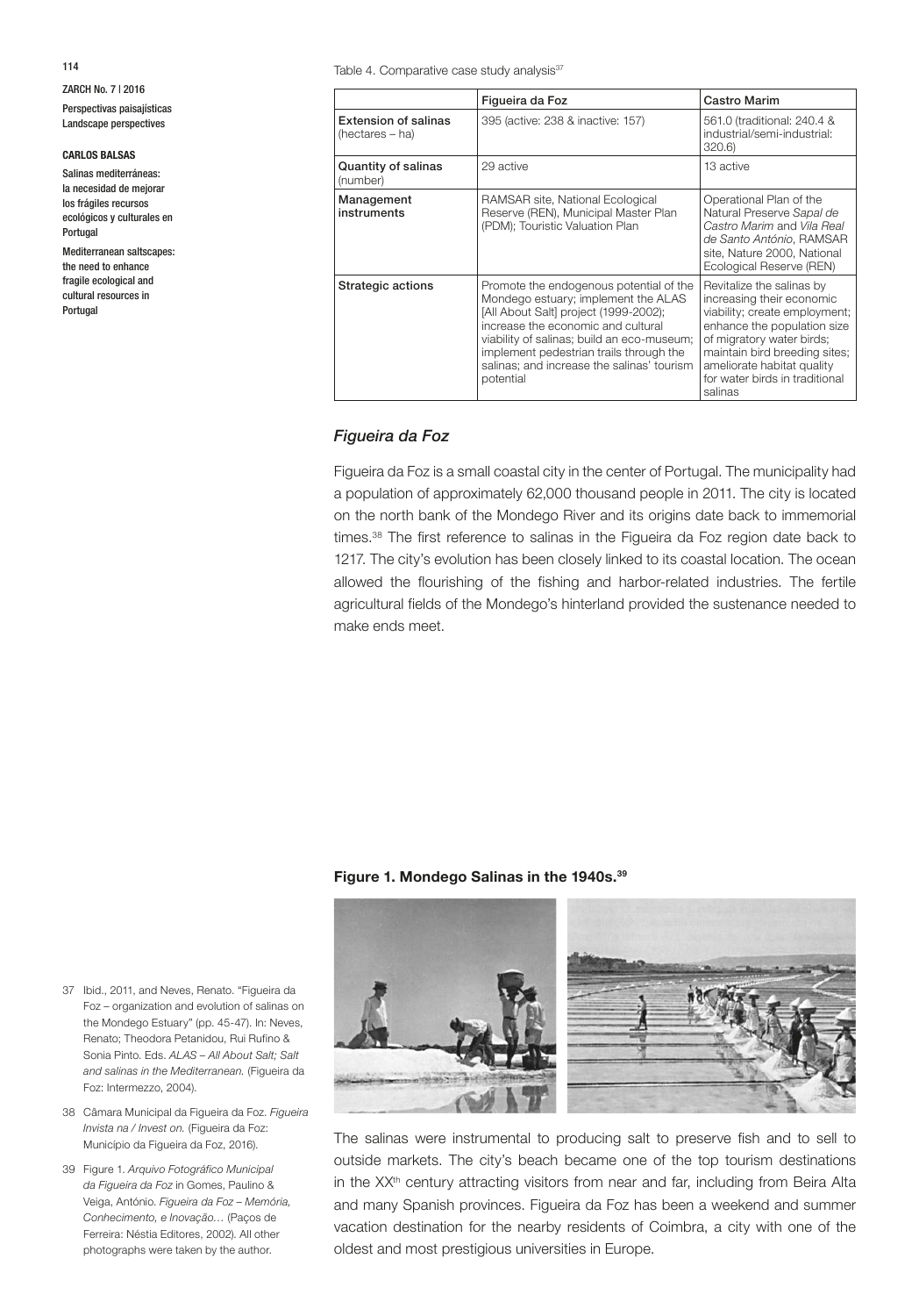**Figure 2.** *Salinas Corredor da Cobra* **in Figueira da Foz.**



40 Neves, Renato. "Figueira da Foz – organization and evolution of salinas on the Mondego Estuary" (pp. 45-47). In: Neves, Renato; Theodora Petanidou, Rui Rufino & Sonia Pinto. Eds. *ALAS – All About Salt; Salt and salinas in the Mediterranean.* (Figueira da Foz: Intermezzo, 2004).

The Mondego estuary occupies an extension of 35 square kilometer. The two arms form an island (i.e. *Ilha da Murraceira)* of marsh lands and salinas with an area of approximate 600 hectare. Only about 50 salinas remained in 2000 from the 229 in operation in 1960.40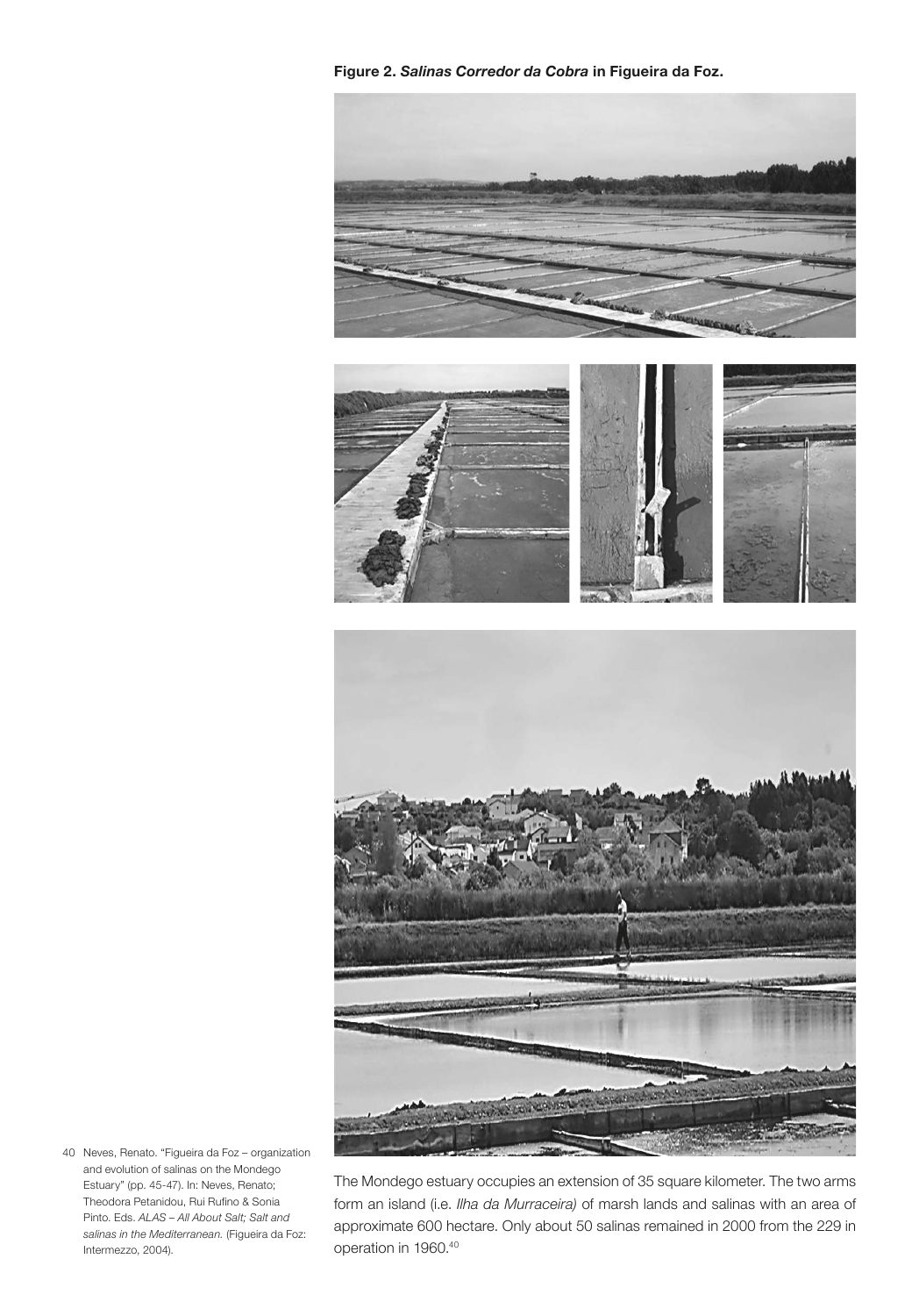#### **CARLOS BALSAS**

Salinas mediterráneas: la necesidad de mejorar los frágiles recursos ecológicos y culturales en Portugal

Mediterranean saltscapes: the need to enhance fragile ecological and cultural resources in Portugal

# **Figure 3. Traditional Salt Warehouse.**



This decline in production was partially circumvented with a municipal intervention aimed at revitalizing the salinas for cultural and tourism purposes, which included the upgrade of a model salina and the building of a salt museum (Figure 4.). The enhancements were financed in part with funds from the European Union and Figueira da Foz has been a member of the ALAS European network of salt producing regions since its inception in 1999. The goal of this network has been to augment the understanding of the value of salt and of saltscapes in today's society.

### **Figure 4. Eco-museum in the Mondego Estuary.**



### *Castro Marim*

Castro Marim is a small town of approximately 6,700 people in Algarve on the border with Spain just north of Vila Real de Santo António. Its location on the western bank of the Guadiana River enabled the flourishing of salt production in the XIX<sup>th</sup> and XX<sup>th</sup> centuries. Many low lying marshes were converted into salinas in centuries past. The flourishing of tourism in Algarve since the 1980s caused people to relocate to the coastal resort beach locations in search of jobs in the bourgeoning tourism industry. Many salinas were abandoned and left to decay resulting in considerable public health infestations as direct consequence of stagnant waters and warm weather. A considerable number had to be demolished in order to contain the spread of disease. Figure 5. shows a partial view of the town from Castro Marim's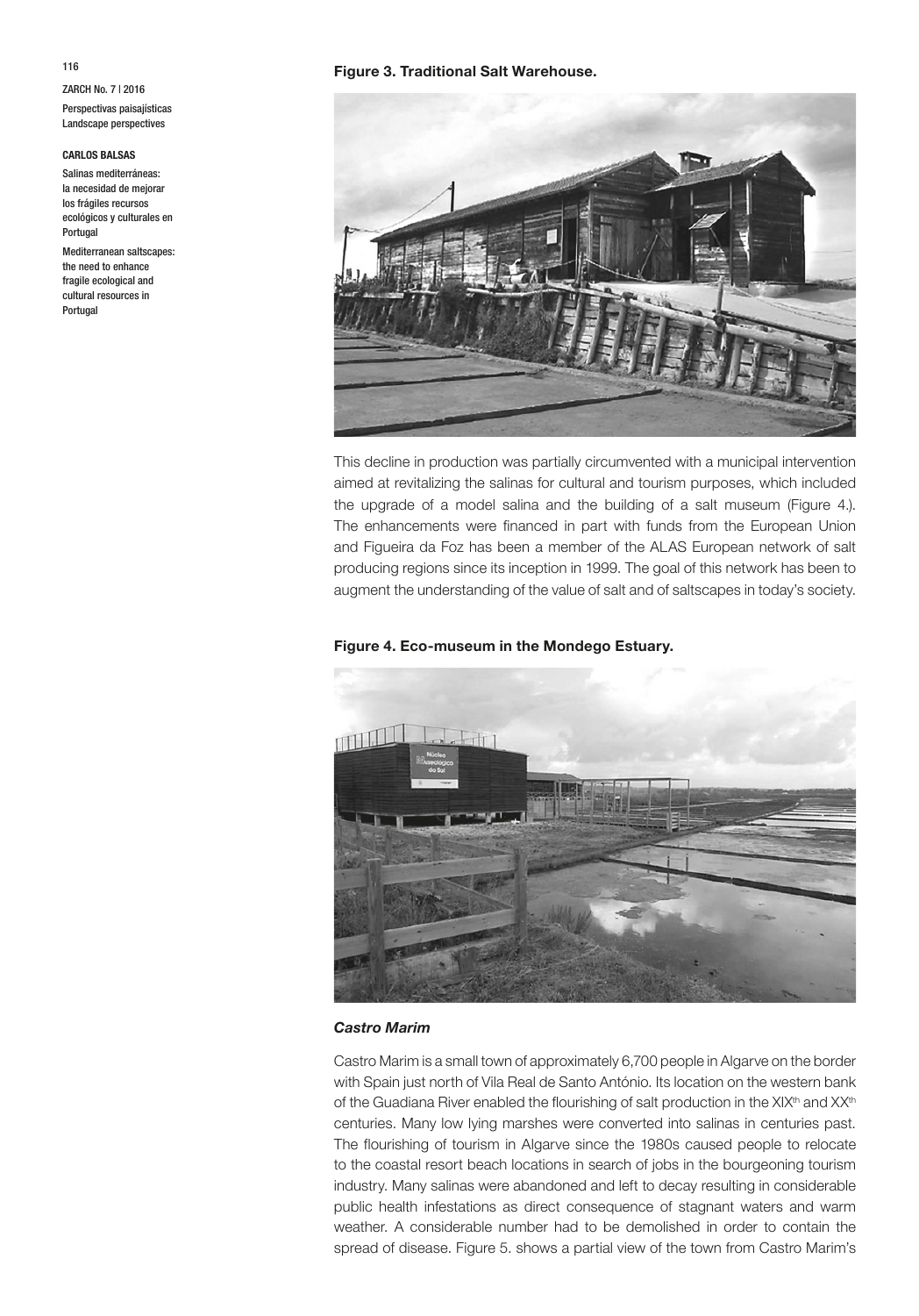castle with a vast area occupied by the nature preserve *"Reserva Natural do Sapal de Castro Marim e Vila Real de Santo António"* (RNSCMVRSA) and the newly restored salinas and marshes in the foreground, and the Spanish territory at a distance in the background.<sup>41</sup>





# Conclusion

This paper aimed to review and analyze the evolution, role and pertinence of Mediterranean saltscapes, with the help of Portuguese case studies. It was argued that many of these saltscapes have been threatened by global economic transformations (Figure 6.), changes in employment patterns, laboring technologies, lifestyles and the encroachment of urbanization, potentially leading to their irreplaceable destruction if collaborative planning among stakeholders does not occur or is not fully embraced. The sustainable development of saltscapes needs a holistic and multidisciplary approach. The planning implications are fourfold: Firstly, the need to maintain the ecological value of saltscapes; secondly, the need to preserve the man-made constructions integral to artisanal salt harvesting practices; thirdly, the need to stimulate the economic viability of artisanal salt production; and fourthly the need to promote collaborative global knowledge exchange networks. Finally, it is also important to find sustainable touristic, aesthetic and cultural strategies to preserve the patrimonial value of salinas. Future research ought to investigate these planning implications. In addition, it is important to devise responsible ways to maintain salinas' invaluable contribution to the history of our human relationships with the water-land interface.

### **Figure 6. Iodized salt on a store's shelf.**



41 RESENDE, Anabela & FONSECA, Luis. As Salinas Tradicionais de Castro Marim: A importância da gestão para o desenvolvimento local e a manutenção da biodiversidade (pp.1240-1263). *Proceedings of the 17.º Congress of the Portuguese Regional Development Association (APDR) and 5.º Congress of the Nature Conservation Management Association (AECR).* (Brangança & Zamora: APDR, 2011).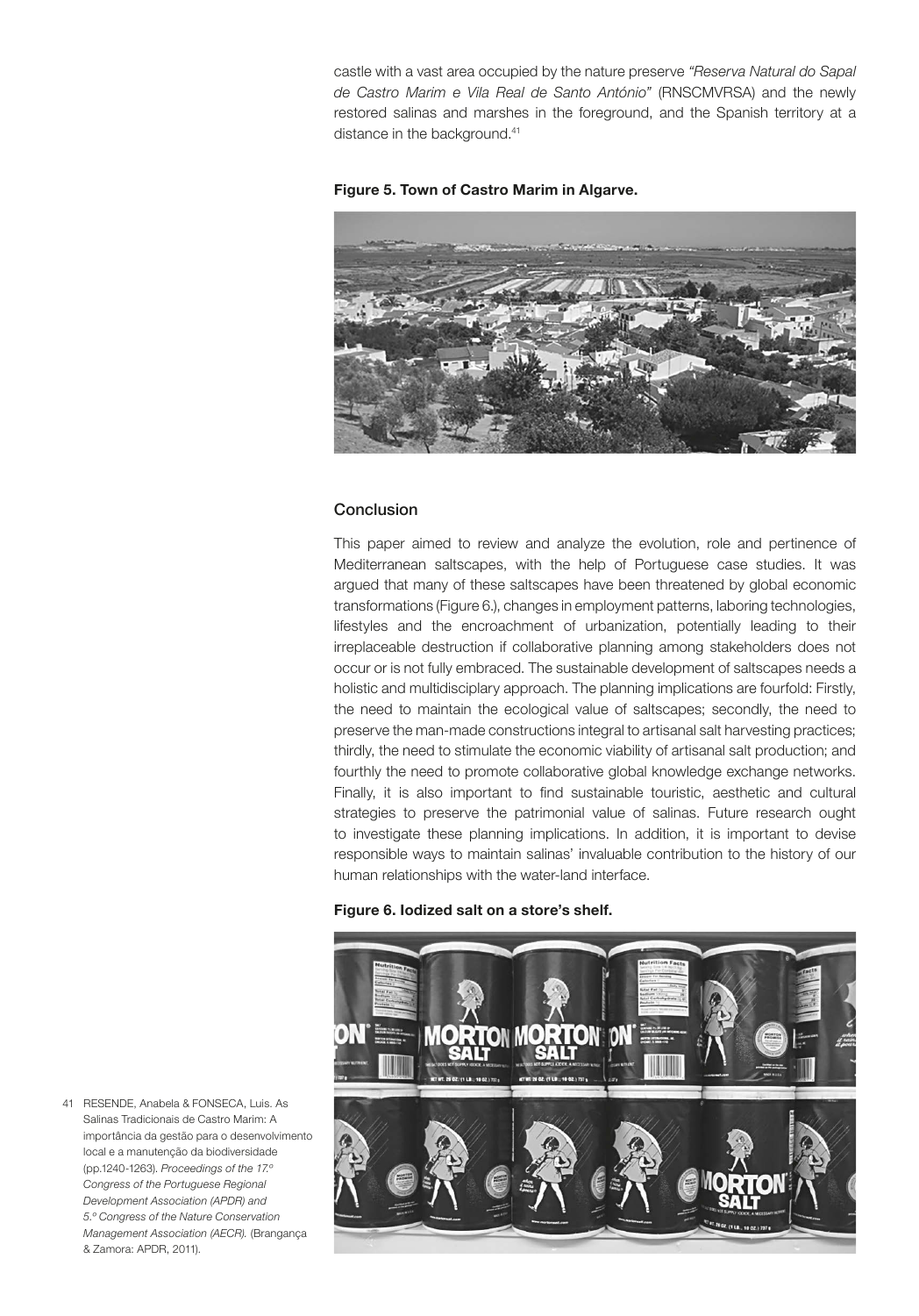#### **CARLOS BALSAS**

Salinas mediterráneas: la necesidad de mejorar los frágiles recursos ecológicos y culturales en Portugal

Mediterranean saltscapes: the need to enhance fragile ecological and cultural resources in Portugal

#### Bibliography

AHERN, Jack. 2006. Theories, methods and strategies for sustainable landscape planning (pp. 119-131). In: TRESS, Bärbel; Gunther TRES, Gary FRY & Paul OPDAM. Eds. *From Landscape Research to Landscape Planning: Aspects of integration, education and application.* Dordrecht: Springer.

ANDRESEN, Maria. 1992. *Para a Crítica da Paisagem.* Unpublished Ph.D. Dissertation. Aveiro: University of Aveiro.

ANTROP, Marc. 2013. A brief history of landscape research (pp.12-22). In: HOWARD, Peter; Ian THOMPSON, Emma WATERTON. Eds. *The Routledge Companion to Landscape Studies.* New York: Routledge.

BRIGAND, Robin & WELLER, Olivier – Eds. 2015. *Archaeology of Salt: Approaching an invisible past.* Leiden: Sidestone Press.

BROWN, James. 2016. Biophilic Laws: Planning for cities with nature. *Virginia Environmental Law Journal* 34: 52-121.

CÂMARA MUNICIPAL DA FIGUEIRA DA FOZ. 2016. *Figueira Invista na / Invest on.* Figueira da Foz: Município da Figueira da Foz.

BALSAS, Carlos; KOTVAL, Zenia & MULLIN, John. 2000. Historic preservation in waterfront communities in Portugal and the USA, *Portuguese Studies Review* 8(1): 40-61.

CRISMAN, Thomas. 2000. Conservation of Mediterranean coastal saline ecosystems: The private sector role in maintaining ecological function (pp. 39-48). In: KOROVESSIS, Nicholas & Themistokles LEKKAS. Eds. *Saltworks: Preserving saline coastal ecosystems – Proceedings of the Post-Conference Symposium of the 6th International Conference on Environmental Science and Technology,* Athens.

FIDÉLIS, Teresa. 2001. *Planeamento Territorial e Ambiental – O caso da envolvente à Ria de Aveiro.* Cascais: Principia.

FORMAN, Richard. 1996. *Land Mosaics: The Ecology of Landscapes and Regions.* Cambridge: Cambridge University Press.

FORTUNA, Carlos. 2010. Novos trilhos da cultura: Como não falar de cidade? (pp.273-280). In: SANTOS, Maria & PAIS, José. *Novos Trilhos Culturais – Práticas e Políticas.* Lisbon: Imprensa de Ciências Sociais.

GOMES, Paulino & VEIGA, António. 2002. *Figueira da Foz – Memória, Conhecimento, e Inovação…* Paços de Ferreira: Néstia Editores.

GREENBIE, Barrie. 1981. *Spaces – Dimensions of the human landscape.* New Haven: Yale University Press.

GROVE, Alfred & RACKHAM, Oliver. 2001. *The Nature of Mediterranean Europe: An ecological history.* New Haven: Yale University Press.

HUESO, Katia & PETANIDOU, Theodora. 2011. Cultural Aspects of Mediterranean Salinas (pp.213-226). In: PAPAYANNIS, Thymio & Dave PRITCHARD. Eds. *Culture and Wetlands in the Mediterranean: An Evolving Story.* Athens: Med-INA.

KURLANSKY, Mark. 2003. *Salt: A world history.* New York: Penguin.

LASZLO, Pierre. 2001. *Salt: Grain of life.* New York: Columbia University Press.

MAGALHÃES, Manuela. 2001. *A Arquitectura Paisagista - morfologia e complexidade.* Lisbon: Editorial Estampa.

MARCUCCI, Daniel; BRINKLEY, James; & Lauren JORDAN. 2012. A Case for Coastal Theory with Lessons from Planning Theory. *Coastal Management* 40: 401–420.

MCHARG, Ian. 1992. *Design with Nature.* New York: John Wiley and Sons.

MCKINNEY, Matthew & JOHNSON, Shawn. 2009. *Working Across Boundaries, People, Nature, and Regions.* Cambridge: The Lincoln Institute of Land Policy.

MEYER, William. 2005. Why Did Syracuse Manufacture Solar Salt? *New York History* 86(2): 195- 209.

MEYER, William. 2013. The Making and Unmaking of a Natural Resource: The salt industry of coastal southeastern Massachusetts. *Massachusetts Historical Review* 15: 123-150.

MULTHAUF, Robert. 1978. *Neptune's Gift: A history of common salt.* Baltimore: Johns Hopkins University Press.